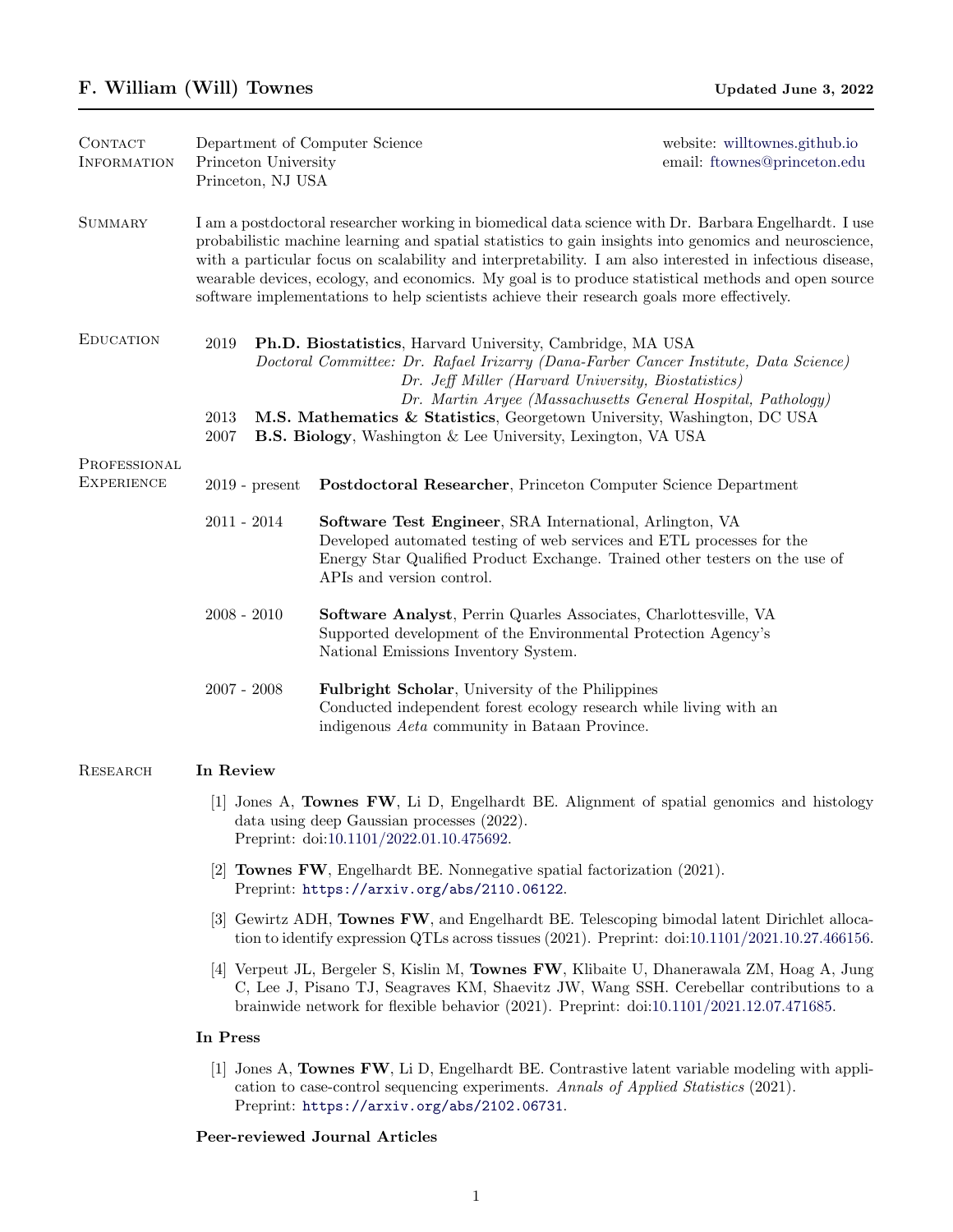- [1] Hecker J, Townes FW, Kachroo P, Lasky-Su J, Ziniti J, Cho MH, Weiss ST, Laird NM, Lange C. A unifying framework for rare variant association testing in family-based designs, including higher criticism approaches, SKATs, and burden tests. *Bioinformatics* (2020). doi[:10.1093/bioinformatics/btaa1055.](https://dx.doi.org/10.1093/bioinformatics/btaa1055)
- [2] Townes FW, Carr K, Miller JW. Identifying longevity associated genes by integrating gene expression and curated annotations. PLOS Computational Biology (2020). doi[:10.1371/journal.pcbi.1008429.](https://dx.doi.org/10.1371/journal.pcbi.1008429)
- [3] Townes FW, Irizarry RA. Quantile normalization of single-cell RNA-seq read counts without unique molecular identifiers. *Genome Biology* (2020). doi[:10.1186/s13059-020-02078-0.](https://dx.doi.org/10.1186/s13059-020-02078-0)
- [4] Townes FW, Hicks SC, Aryee MJ, Irizarry RA. Feature selection and dimension reduction for single-cell RNA-Seq based on a multinomial model. *Genome Biology* (2019). doi[:10.1186/s13059-](https://dx.doi.org/10.1186/s13059-019-1861-6) [019-1861-6.](https://dx.doi.org/10.1186/s13059-019-1861-6)
- [5] Marsh DM, Townes FW, Cotter K, Farroni K, McCreary K, Petry R, Tilghman J. Thermal Preference and Species Range in Mountaintop Salamanders and Their Widespread Competitors. Journal of Herpetology (2019). doi[:10.1670/18-110.](https://dx.doi.org/10.1670/18-110)
- [6] Hicks SC, Townes FW, Teng M, Irizarry RA. Missing Data and Technical Variability in Single-Cell RNA-Sequencing Experiments. Biostatistics (2018). doi[:10.1101/025528.](https://dx.doi.org/10.1101/025528)
- [7] Hecker, J, Xu X, Townes FW, Fier HL, Corcoran C, Laird N, Lange C. Family-Based Tests for Associating Haplotypes With General Phenotype Data: Application to Asthma Genetics. Genetic Epidemiology (2017). doi[:10.1002/gepi.22094.](https://dx.doi.org/10.1002/gepi.22094)
- [8] Valeri L, Patterson-Lomba O, Gurmu Y, Ablorh A, Bobb J, Townes FW, Harling G. Predicting Subnational Ebola Virus Disease Epidemic Dynamics from Sociodemographic Indicators. PLOS One (2016). doi[:10.1371/journal.pone.0163544.](https://dx.doi.org/10.1371/journal.pone.0163544)
- [9] Townes W. Seed dispersal of the genus Leea in forest patches of Bataan, Philippines. Ecotropica (2010).

## Technical Reports

- [1] Townes FW. Review of Probability Distributions for Modeling Count Data. arXiv (2020). <https://arxiv.org/abs/2001.04343>.
- [2] Townes FW. Generalized Principal Component Analysis. arXiv (2019). <https://arxiv.org/abs/1907.02647>.

#### PRESENTATIONS Invited Talks

- [1] Advanced Biomedical Computation Seminar, Computational Pathology Department, Brigham and Women's Hospital. March 2022.
- [2] Statistics and Data Science Department, Carnegie Mellon University. March 2022.
- [3] Biomedical Data Science Department, Stanford University. February 2022.
- [4] Biostatistics Department, University of Michigan. January 2022.
- [5] Population and Public Health Sciences Department, University of Southern California. January 2022.
- [6] Emerging Concepts in Microbial Informatics, Molecular Medicine and Biotechnology (panelist). Trinity University of Asia. November 2021.
- [7] Don't Normalize: the GLM-PCA approach to normalization. [Normjam](https://normjam.github.io/), New York Genome Center. November 2019.
- [8] Biostatistics and Data Science as a Career Path. Biology Department, Washington & Lee University. October 2019.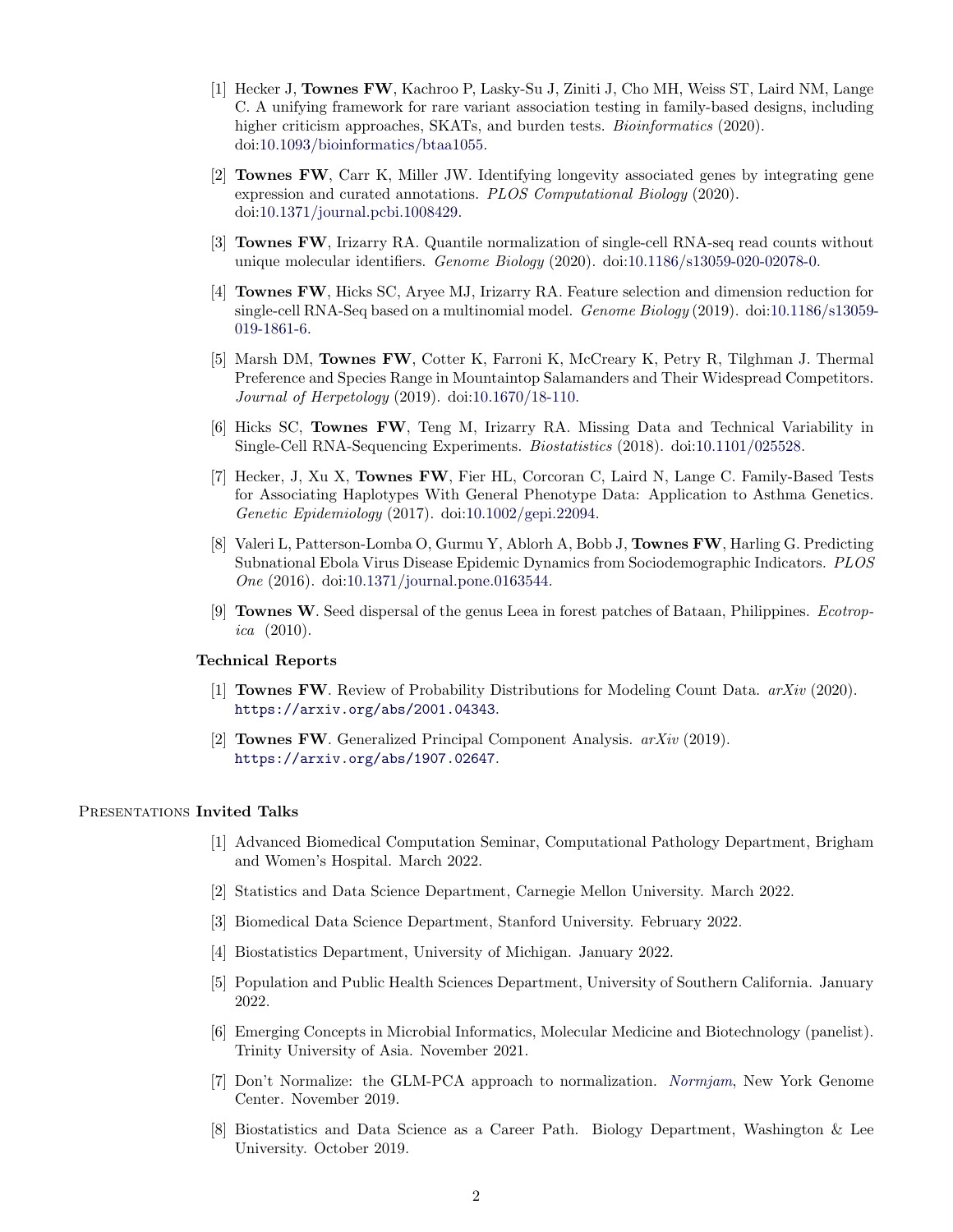## Contributed Talks

- [1] Latent factorization methods for genomics. New England Statistical Symposium (virtual presenter). May 2022.
- [2] Nonnegative process factorization for multivariate spatial count data. Joint Statistical Meetings (virtual conference). August 2021.
- [3] Quantile normalization of single-cell RNA-seq read counts without unique molecular identifiers. Joint Statistical Meetings (virtual conference). August 2020.
- [4] Dimension reduction for massive single-cell datasets. Bioconductor Annual Meeting (virtual conference). July 2020. slides doi[:10.7490/f1000research.1118084.1](https://dx.doi.org/10.7490/f1000research.1118084.1)
- [5] Dimension Reduction for Single Cell RNA-Seq based on a Multinomial Model. Joint Statistical Meetings (Denver, CO). August 2019.
- [6] Varying-Censoring Aware Matrix Factorization for Single Cell RNA-Sequencing. [Bioconductor](https://www.bioconductor.org/help/course-materials/2017/BioC2017/) [Annual Meeting](https://www.bioconductor.org/help/course-materials/2017/BioC2017/) (Boston, MA). July 2017.

#### Seminars

- [1] Human tumor atlas network steering committee meeting. April 2022.
- [2] Nonnegative spatial factorization. Hansen and Hicks labs, Department of Biostatistics, Johns Hopkins Bloomberg School of Public Health. November 2021.
- [3] Primer: Generalized linear models and latent factor models. [Broad Institute Models, Inference,](https://www.broadinstitute.org/talks/primer-generalized-linear-models-and-latent-factor-models) [and Algorithms](https://www.broadinstitute.org/talks/primer-generalized-linear-models-and-latent-factor-models). October 2020.
- [4] Feature Selection and Dimension Reduction for Single Cell RNA-Seq. Greene Lab, Department of Systems Pharmacology and Translational Therapeutics, Perelman School of Medicine, University of Pennsylvania. February 2019.
- [5] Unsupervised Learning for Single Cell Gene Expression. Harvard Biostatistics Cancer Working Group. September 2018.
- [6] Single Cell Housekeeping Genes and Normalization. Dana-Farber Cancer Institute cBio Seminar. April 2018.
- [7] Informative Missing Data in Single Cell RNA-Seq. Dana-Farber Cancer Institute Genomics Seminar. October 2016.
- [8] Family Based Association Tests for Rare Variants. Brigham & Women's Hospital Channing Network Medicine Seminar. September 2015.

#### Interviews

[1] The Bioinformatics Chat. March 2020. <https://bioinformatics.chat/glm-pca>

## Posters

- [1] Townes FW, Shukla C. Gene Expression Autoencoders. Harvard Biomedical Informatics 707 (Deep Learning in Healthcare). April 2018.
- [2] Townes FW, Marquez-Luna C. Mixture of Experts Analysis of Infectious Disease Outbreak Characteristics. Harvard Computer Science 281 (Advanced Machine Learning). December 2015.
- [3] Townes FW, Karaayvaz M, Gillespie S, Bernstein B, Ellisen L, Aryee M. Single Cell RNA-Seq Technical and Biological Confounders. Program in Quantitative Genomics Conference, Harvard Medical School. November 2015.

## PEER REVIEW **Journals**: *Bioinformatics*, *Biostatistics*, *Genome Biology*, NAR Genomics and Bioinformatics, Nature Communications